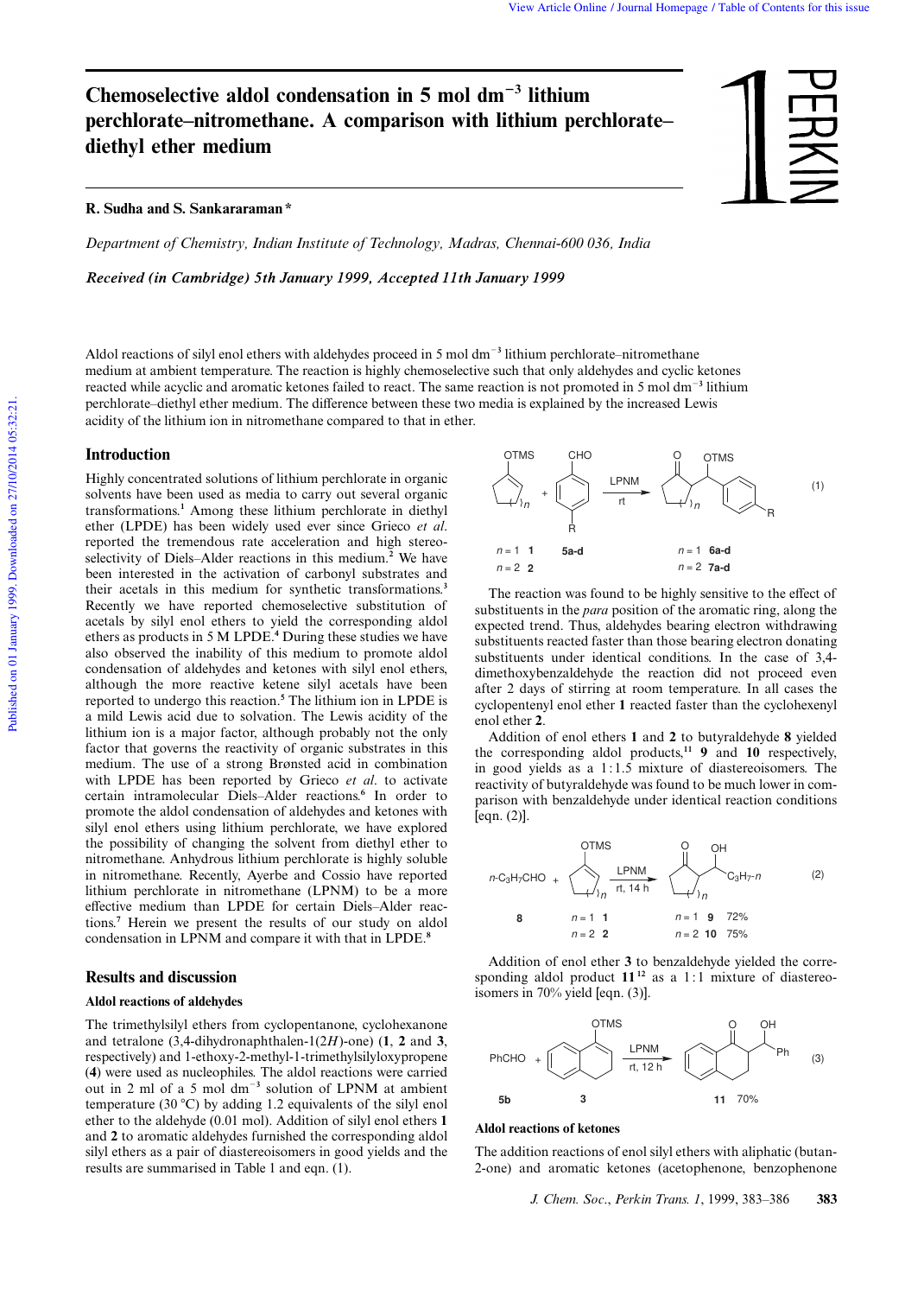**Table 1** Aldol reactions of aromatic aldehydes in LPNM

| Enol ether | Aldehyde |     |           |                  |                 |                                        |      |
|------------|----------|-----|-----------|------------------|-----------------|----------------------------------------|------|
|            |          | R   | Product   | Duration         | Yield $(\%)^a$  | Ratio of<br>diastereomers <sup>b</sup> | Ref. |
|            | 5а       | NO, | <b>6a</b> | $15 \text{ min}$ | 90              | 3:1                                    |      |
|            | 5b       | Н   | 6b        | 4 h              | 85              | 17:1                                   | 10   |
|            | 5c       | Me  | <b>6c</b> | 7 h              | 83              | 1.5:1                                  |      |
|            | 5d       | OMe | 6d        | 20 <sub>h</sub>  | 80              | 7:1                                    | 10   |
|            | 5a       |     | 7a        | $45 \text{ min}$ | 85              | 1.1:1                                  |      |
|            | 5b       |     | 7b        | 6 h              | 82              | 2:1                                    | 10   |
|            | 5c       |     | 7c        | 12 <sub>h</sub>  | 80              | 4:1                                    |      |
|            | 5d       |     | 7d        | 48 h             | 30 <sup>c</sup> |                                        | 10   |

and tetralone) were carried out by adding two equivalents of silyl enol ether to the ketone  $(0.05 \text{ mol})$  in 2 ml of 5 mol dm<sup>-3</sup> LPNM. In all cases after prolonged stirring at ambient temperature no reaction was observed. After workup the starting materials were recovered quantitatively. The enol ether **3** also failed to react with acetophenone in LPNM. After workup only unreacted acetophenone and tetralone were recovered.

Unlike the acyclic ketones, the aliphatic cyclic ketones **12** and **13** underwent the expected aldol condensation to yield **14**  $(35\%)$ <sup>13</sup> and **15**  $(73\%)$ ,<sup>13</sup> respectively, albeit at a much slower rate than the aldehydes [eqn. (4)].



From these experiments it is evident that the aldol condensation is highly chemoselective in LPNM. In order to demonstrate the chemoselectivity more clearly the following competitive reactions were carried out. A 1:1 mixture of benzaldehyde and acetophenone was treated with 4 equivalents of silyl enol ether **2** in LPNM. After 16 h of stirring at ambient temperature followed by aqueous workup, the crude product was analysed by 400 MHz **<sup>1</sup>**H-NMR spectroscopy. It consisted of a 1:1 mixture of unreacted acetophenone and the aldol product from benzaldehyde **7b** along with cyclohexanone from the hydrolysis of the excess silyl enol ether [eqn. (5)].



It should be emphasised here that in the same competitive reaction when performed in 5 mol dm<sup>-3</sup> LPDE, both benzaldehyde and acetophenone failed to react. When the ketoaldehyde **16** was treated with 5 equivalents of enol ether **2** for 18 h it resulted in the formation of a single product **17** as a pair of diastereoisomers, which clearly demonstrated that only the aldehyde functionality of the starting material had reacted while the keto group remained intact [eqn. (6)].



**384** *J. Chem. Soc*., *Perkin Trans. 1*, 1999, 383–386

#### **Aldol reactions of ketene silyl acetal 4**

Ketene silyl acetals are generally more reactive nucleophiles than silyl enol ethers and hence they have been reported to undergo aldol reactions with carbonyl compounds in 5 mol dm<sup>2</sup>**<sup>3</sup>** LPDE.**<sup>5</sup>** Our interest in this study was to investigate the chemoselectivity of the aldol reaction of the ketene silyl acetal **4** in LPNM. While treatment of 1.2 equivalents of **4** with benzaldehyde (1 equivalent) in 5 M LPNM resulted in the formation of the corresponding aldol product within 40 min in 85% yield [eqn. (7)] the reaction of **4** with acetophenone gave only 10%



conversion to give the corresponding aldol product under identical conditions.

#### **Comparison of LPDE and LPNM as reaction media for aldol condensation**

Aldol reactions of silyl enol ethers **1** and **2** with aldehydes and ketones failed to proceed in 5 mol dm<sup>-3</sup> LPDE medium. In 5 mol dm<sup>2</sup>**<sup>3</sup>** LPNM chemoselective aldol reactions of aldehydes and cyclic ketones with silyl enol ethers **1** and **2** occurred. Acyclic and aromatic ketones failed to undergo aldol reactions in LPNM. The di erence between these two media could arise from the following factors. In comparison to diethyl ether, nitromethane is a poor cation coordinating solvent as re ected by the donor numbers **<sup>14</sup>** (19.2 *versus* 2.7 respectively for ether and nitromethane). Due to its higher relative permittivity and dipole moment nitromethane is a more polar solvent than ether. Due to these factors the Lewis acidity of the lithium ion in nitromethane is expected to be higher than that in diethyl ether. Formation of polar and ionic intermediates would also be facilitated in nitromethane.**<sup>15</sup>** Activation of the carbonyl group by the coordination of a lithium ion with the carbonyl oxygen lone pair has been studied by infrared spectroscopy. In the case of benzaldehyde the carbonyl stretching frequency is shifted from 1708 cm<sup>-1</sup> in ether to 1699 cm<sup>-1</sup> in 5 mol dm<sup>-3</sup> LPDE and from 1724 cm<sup>-1</sup> in nitromethane to 1708 cm<sup>-1</sup> in 5 mol dm<sup>-3</sup> LPNM. These changes to the lower wavenumbers in the stretching frequency of the carbonyl functional group arise as a result of the coordination of the lithium ion to the carbonyl oxygen lone pair and the extent of the shift is a qualitative re ection of the Lewis acidity of the lithium ion. In comparison, the carbonyl stretching frequency of acetophenone remained unchanged in nitromethane and in LPNM indicating the absence of activation of the carbonyl functional group by the lithium ion and hence the lack of reactivity towards aldol condensation in LPNM.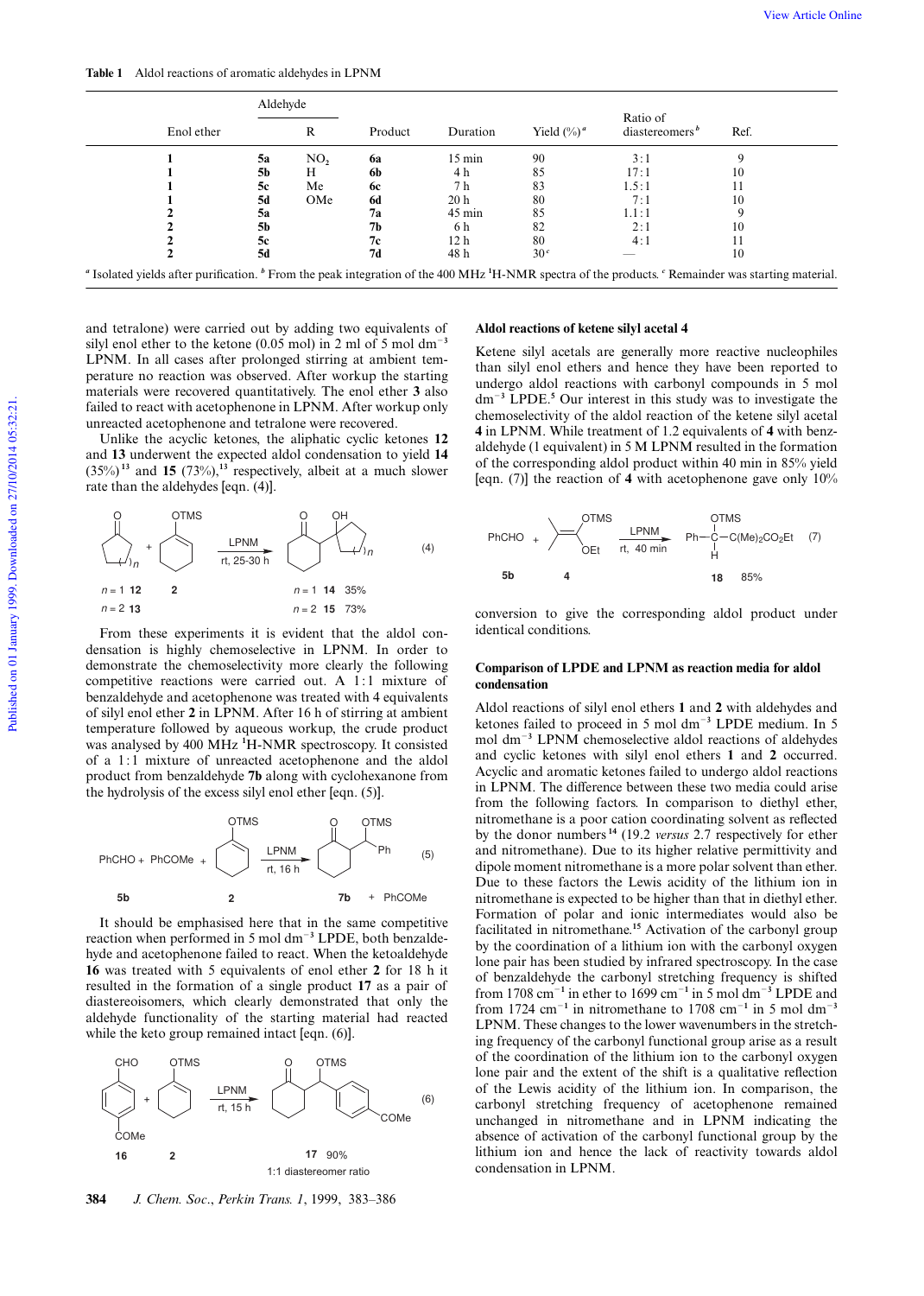# **Conclusions**

The present study when compared with our earlier report,**<sup>4</sup>** clearly indicates that LPNM is a better medium than LPDE for aldol condensation of silyl enol ethers and ketene silyl acetals with aldehydes. The enhanced reactivity towards aldol condensation of aldehydes in LPNM in comparison with LPDE is attributed to the higher Lewis acidity of lithium ions in nitromethane than in ether and hence better activation of the carbonyl group. High chemoselectivity has been observed in these reactions in that only aldehydes and aliphatic cyclic ketones reacted while aliphatic and aromatic ketones remained inert.

# **Experimental**

# **Materials**

Analytical grade nitromethane (1 litre) was stirred with concentrated sulfuric acid (150 cm**<sup>3</sup>** ) overnight at room temperature and subsequently washed with 10% aqueous sodium carbonate solution followed by water. It was dried over anhydrous calcium chloride and fractionally distilled. It was stored over activated molecular sieves (4 Å type) under nitrogen in an amber coloured bottle. Anhydrous lithium perchlorate was dissolved in dry nitromethane under nitrogen atmosphere with adequate cooling to obtain a 5 mol  $dm^{-3}$  solution. Preparation of 5 mol dm<sup>2</sup>**<sup>3</sup>** LPDE has been reported earlier.**<sup>3</sup> CAUTION**: *Although lithium perchlorate is stable up to its melting point, preparation of the anhydrous salt and the solutions in organic solvents should be done carefully, preferably in the fume cupboard behind a shield.* Starting materials  $1-3^{16}$  and  $4^{17}$  were prepared according to literature methods. Except for compound **17** all the other products from the aldol reactions are literature known compounds and they were characterised by IR, high resolution **<sup>1</sup>**H- and **<sup>13</sup>**C-NMR and mass spectroscopic data.

# General procedure for aldol reaction in 5 mol dm<sup>-3</sup> LPNM

The carbonyl compound (2 mmol) taken up in 2 cm**<sup>3</sup>** of 5 mol dm<sup>2</sup>**<sup>3</sup>** LPNM under nitrogen was treated with 2.4 mmol of the silyl enol ether and the mixture was stirred at room temperature until the disappearance of the starting materials as indicated by TLC. The mixture was diluted with dichloromethane  $(25 \text{ cm}^3)$ and washed with water (10 cm**<sup>3</sup>** ). The organic layer was dried over anhydrous sodium sulfate and the solvent was removed to obtain the crude product which was puri ed by column chromatography over silica gel to obtain the pure products. The products were generally obtained as a pair of diastereoisomers and the ratio of the isomers was calculated from the peak integration of high resolution (400 MHz) **<sup>1</sup>**H-NMR spectra.

#### **Spectroscopic characterisation of products**

#### **2-[(4-Acetylphenyl)trimethylsilyloxymethyl]cyclohexanone**

**17.** Yield 90%, ratio of diastereoisomers 1:1.1;  $v_{\text{max}}(CCl_4)/cm^{-1}$ 2944, 1712 s (C=O), 1680 s (C=O), 1603 s;  $\delta_{\rm H}$  (CDCl<sub>3</sub>) isomer I: 7.9 (2H, d, *J* 6.3), 7.4 (2H, d, *J* 6.3), 5.36 (1H, d, *J* 4.4), 2.6–1.4 (12H, m), 0.04 (9H, s); isomer II: 7.9 (2H, d, *J* 6.3), 7.42 (2H, d, *J* 6.3), 5.16 (1H, d, *J* 7.32), 2.6–1.4 (12H, m), 0.03 (9H, s);  $\delta_c$ (CDCl<sub>3</sub>) isomer I: 210.3 (s), 197.6 (s), 148.2 (s), 135.8 (s), 128.0 (d), 126.4 (d), 71.3 (d), 58.1 (d), 41.8 (t), 29.9 (t), 26.9 (t), 26.5 (q), 24.4 (t), 0.0 (q); isomer II: 210.7 (s), 197.6 (s), 149.9 (s), 136.2 (s), 128.0 (d), 127.1 (d), 72.5 (d), 58.9 (d), 42.2 (t), 28.0 (t), 26.8 (t), 26.5 (q), 24.3 (t), 0.03 (q); *m/z* (EI, 70 eV) 318 (M<sup>+</sup>, 25%), 221 (75), 170 (25), 155 (30), 115 (15), 84 (20), 73 (100); HRMS: calculated for C**18**H**26**SiO**<sup>3</sup>** 318.16511, found 318.1649. (Figs. 1, 2 and 3)

#### **Acknowledgements**

Financial support from CSIR, New Delhi, in the form of a Senior Research Fellowship (R. S.) and a Sponsored Research



**Fig. 1** 400 MHz **<sup>1</sup>**H NMR Spectrum of compound **17**.



**Fig. 2** 400 MHz **<sup>1</sup>**H NMR Spectrum (expanded) of compound **17**.



**Fig. 3** 100 MHz **<sup>13</sup>**C NMR Spectrum of compound **17**.

Project (S. S.) is gratefully acknowledged. We thank the Regional Sophisticated Instrumentation Centre, IIT, Madras, for the high resolution NMR and mass spectral data.

# **References**

- 1 (*a*) P. A. Grieco, *Aldrichimica Acta*, 1991, **24**, 61; (*b*) H. Waldmann, *Angew. Chem.*, *Int. Ed. Engl.*, 1991, 30, 1306; (*c*) P. A. Grieco, in *Organic Chemistry; Its Language and its State of Art*, ed. V. Kisakürek, VCH, Basel, 1993, p. 133; (*d*) A. Flohr and H. Waldmann, *J. Prakt. Chem.*, 1995, **337**, 609.
- 2 P. A. Grieco, J. J. Nunes and M. D. Gaul, *J. Am. Chem. Soc.*, 1990, **112**, 4595.
- 3 V. Geetha Saraswathy and S. Sankararaman, *J. Org. Chem.*, 1994, **59**, 4665.
- 4 V. Geetha Saraswathy and S. Sankararaman, *J. Chem. Soc.*, *Perkin Trans. 2*, 1996, 29.
- 5 (*a*) M. T. Reetz, B. Raguse, C. F. Marth, H. M. Hügel, T. Bach and D. N. A. Fox, *Tetrahedron*, 1992, **48**, 5731; (*b*) J. Ipaktschi and A. Heydari, *Chem. Ber.*, 1993, **126**, 1905.